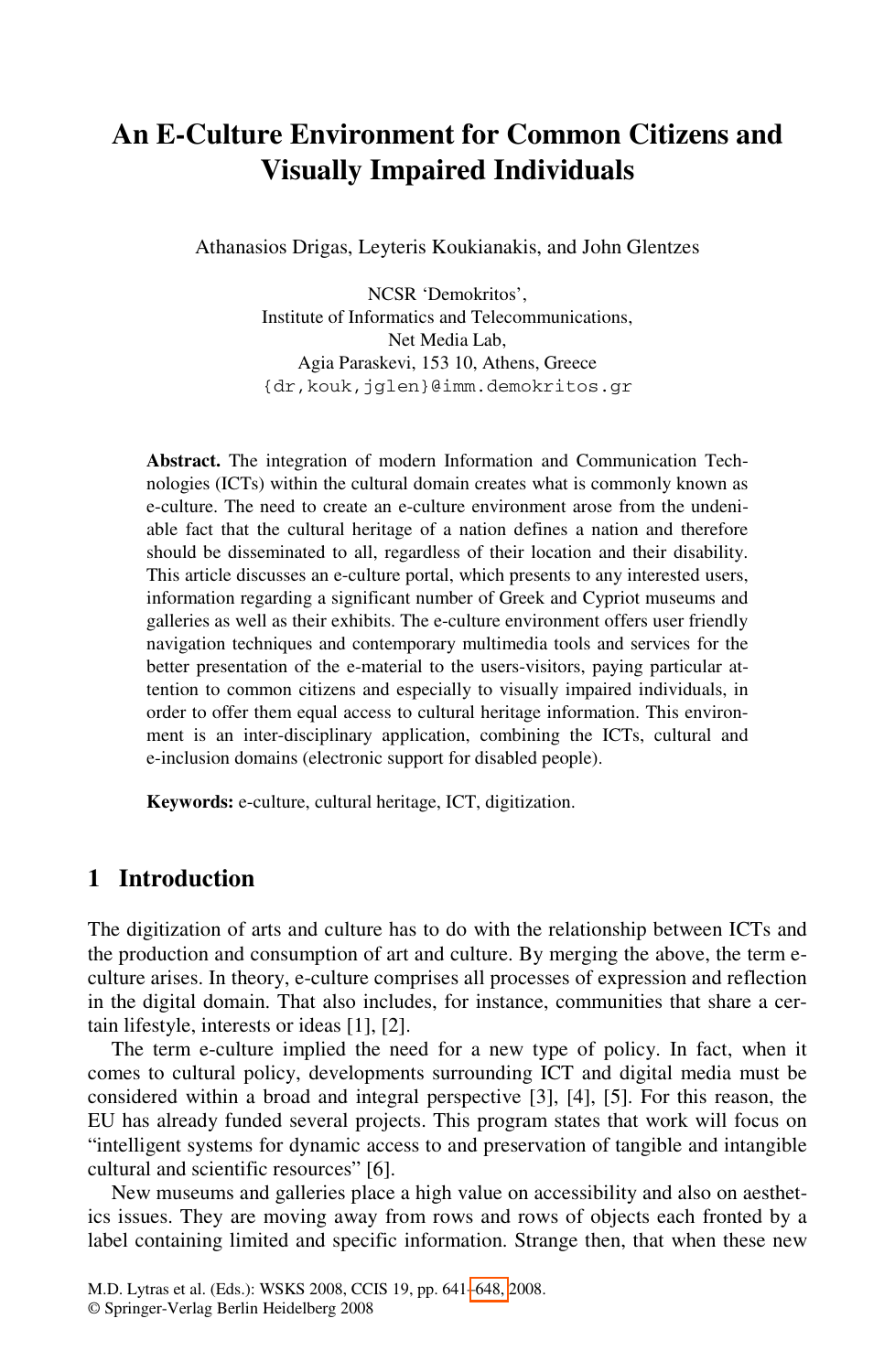museums start to digitize their collections they produce huge databases with modern agent-oriented methodologies [7], [8], [9], [10].

Moreover, the past years have seen the exploitation of multimedia techniques and lately the introduction of virtual reality methods to create new forms of presentation for museums' exhibitions. Virtual Reality can offer a number of advantages to museums, offering a way to overcome some common problems like the lack of space or the need of the visitors to interact with the exhibits [11], [12], [13], [14].

### **2 Abstract Level Description**

The structure of the system content consists of the following five steps (Fig. 1):

- In the first step, a list of the existing museums and galleries categories in Greece and Cyprus appears. As a result of this categorization, the visitor can easily access the museum of his choice.
- The second step includes the listing and placing of museums/galleries, according to the corresponding categories. The total number of museums/galleries belonging to each category is satisfactory (having a mean term of 30) so that the uservisitor has a spherical and objective informing about every category
- During the third step, a study of every institutions' cultural content takes place, in order to show and present it in such a way that a user-visitor will not only obtain an integrated and representative view of a specific museum, but also he will ease his navigation, simultaneously making it more interesting
- Moving on, the cultural content which emerged from the previous step, is written and embedded into the whole system
- Finally, there is a thorough study of the system standards and outlines. The goal is to choose the appropriate techniques and technologies which will be used, so as to constitute the final product user-centered, user-friendly, and more importantly, to live up to the needs of disabled people and especially to those with visual disabilities in accord with the information and knowledge society strategies.



**Fig. 1.** System Structure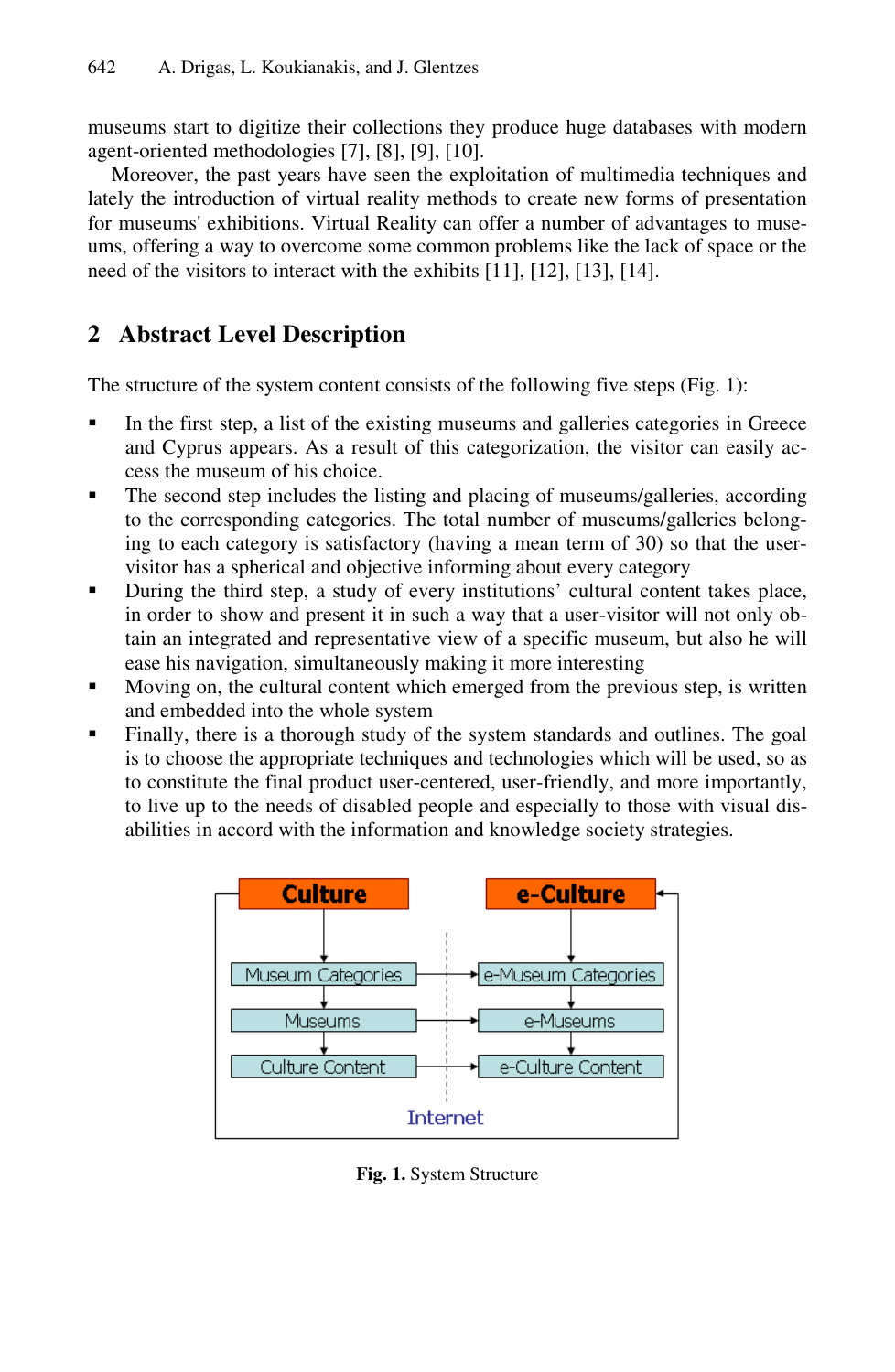#### **3 System Analysis**

This portal's opening page (Fig. 2) starts with a graphic and art visual application with the harmonious arrangement of lines and shapes, influenced by ancient Greece, in order to introduce the visitor from the beginning to its ambience. It has a simple but functional structure so that the visitor can easily navigate throughout the various categories of museums and galleries.

|                                                         | Museums and Galleries of Greece and Cyprus                                                                                                                                                                                                                                                                                                            |
|---------------------------------------------------------|-------------------------------------------------------------------------------------------------------------------------------------------------------------------------------------------------------------------------------------------------------------------------------------------------------------------------------------------------------|
| <b>Historical Museums</b><br>Museums of Natural History | Welcome to the Museums Page.<br>This is the first Culture Portal that<br>contains information and photos<br>about Greek and Cyprus Museums.<br>This portal started in 1992 as an early<br>e-culture application. Today has been<br>refreshed with use of new technologies<br>(flash) in order to be accessible by people<br>with visual disabilities. |
| Maritime Museums                                        |                                                                                                                                                                                                                                                                                                                                                       |
| Art Museums                                             |                                                                                                                                                                                                                                                                                                                                                       |
| Museums of Science and Technology                       |                                                                                                                                                                                                                                                                                                                                                       |
| <b>Theatrical Museums</b>                               |                                                                                                                                                                                                                                                                                                                                                       |
| Galleries of Art                                        |                                                                                                                                                                                                                                                                                                                                                       |
| Museums of Cyprus                                       |                                                                                                                                                                                                                                                                                                                                                       |
| <b>Go to NAOS</b><br>NET MEDIA LOR                      | <b>Administration Notes</b>                                                                                                                                                                                                                                                                                                                           |
|                                                         |                                                                                                                                                                                                                                                                                                                                                       |

**Fig. 2.** Main page with graphic arts

After the search of the various museums/galleries categories in Greece and Cyprus, the following basic list was made:

- Historical Museums
- **Museums of Natural History**
- Maritime Museums
- Art Museums
- Museums of Science and Technology
- Theatrical Museums
- Galleries of Art
- **Museums of Cyprus**

The above categories are representative because they reflect the Hellenic cultural activities over the centuries and their aspects, such as history, tradition and customs.

At this point, the user-visitor has the option to choose one of the above categories in order to navigate through the corresponding museums/galleries. The choice of these institutions was made with the criterion to cover as much geographical space as possible in the Greek and Cypriot territories. The reason is because every region has its own cultural roots and uniqueness and consequently, a user-visitor can be informed about the whole of a region's culture even if this region is remote.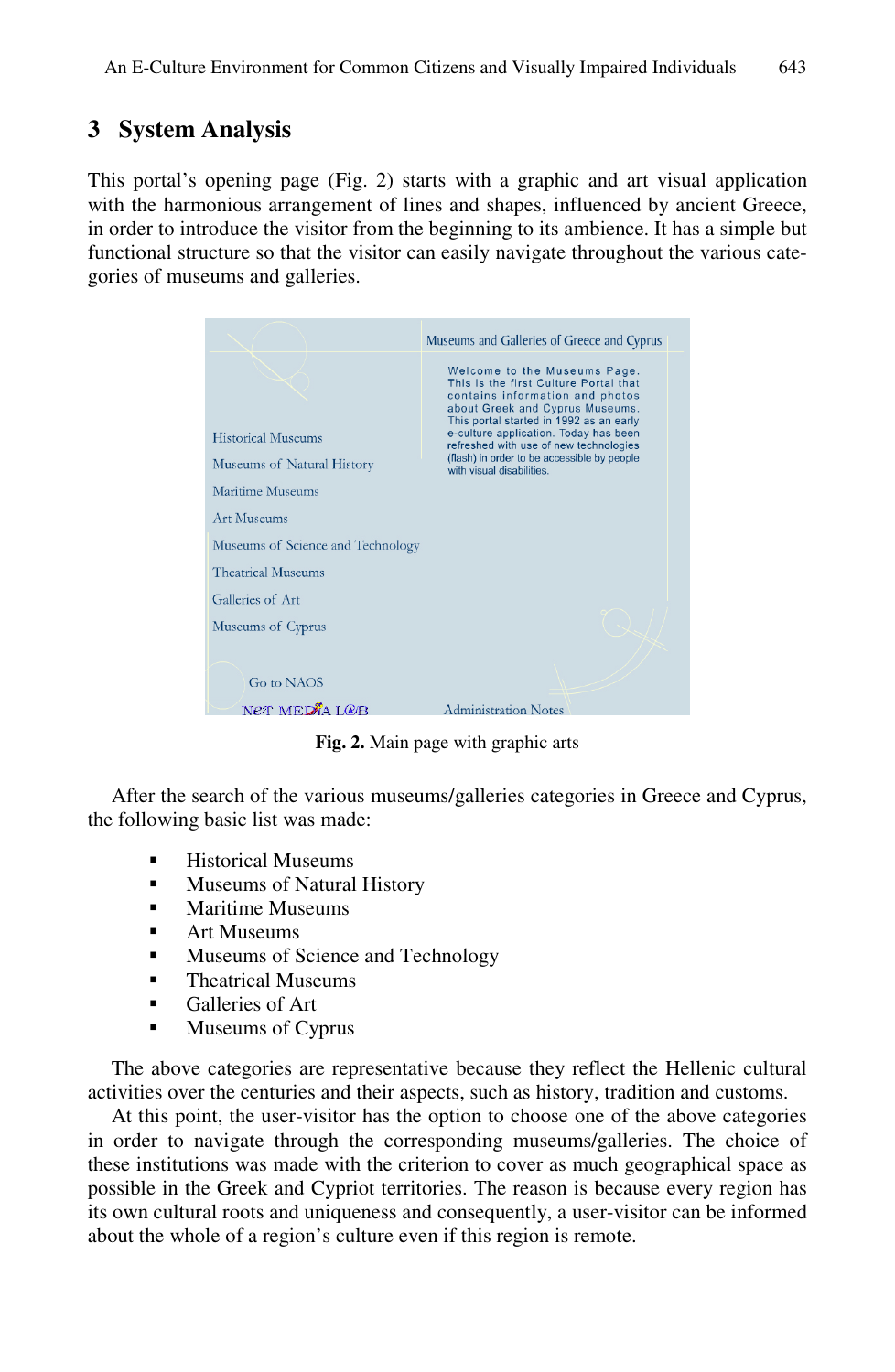In Fig. 3, part of the historical museums catalog is depicted. These museums exhibit the Greek history over the centuries, from the ancient years to the 20th century. For example, for the ancient Greek civilization some of them are: the museum of Atlantis, the Hippocratic museum of Kos etc, whereas for the modern era there are: the National Historical Museum, the Therissos Museum etc.



**Fig. 3.** List of Historical Museums

The final step of the navigation through the portal is the projection and presentation of a specific institutions' cultural content. This presentation consists of the following parameters, which emerged after a thorough study showing their connection to the rest of the system (Fig. 4). These are:

- Museum Address
- **Museum Information**
- **Museum Photos**
- Exhibits Images

With these elements of cultural content, the following can be achieved: the uservisitor can easily and quickly find the address and other data (telephone numbers, fax numbers etc.) of the institution, brief information about the institution itself (foundation, inauguration, founder, and exhibit pieces), a brief set of photographs showing the indoor and outdoor areas of the institution and finally representative images of the most important exhibits.

When a user has chosen a specific category, he can proceed to the next, which is the choice of appearance of the cultural content of a particular institution (Fig. 5).

With the use of Flash technology within the system, a user-visitor can enlarge the parameters Museum Address and Museum Information aiming at the cultural content to be legible for individuals with visual disabilities (Fig. 6).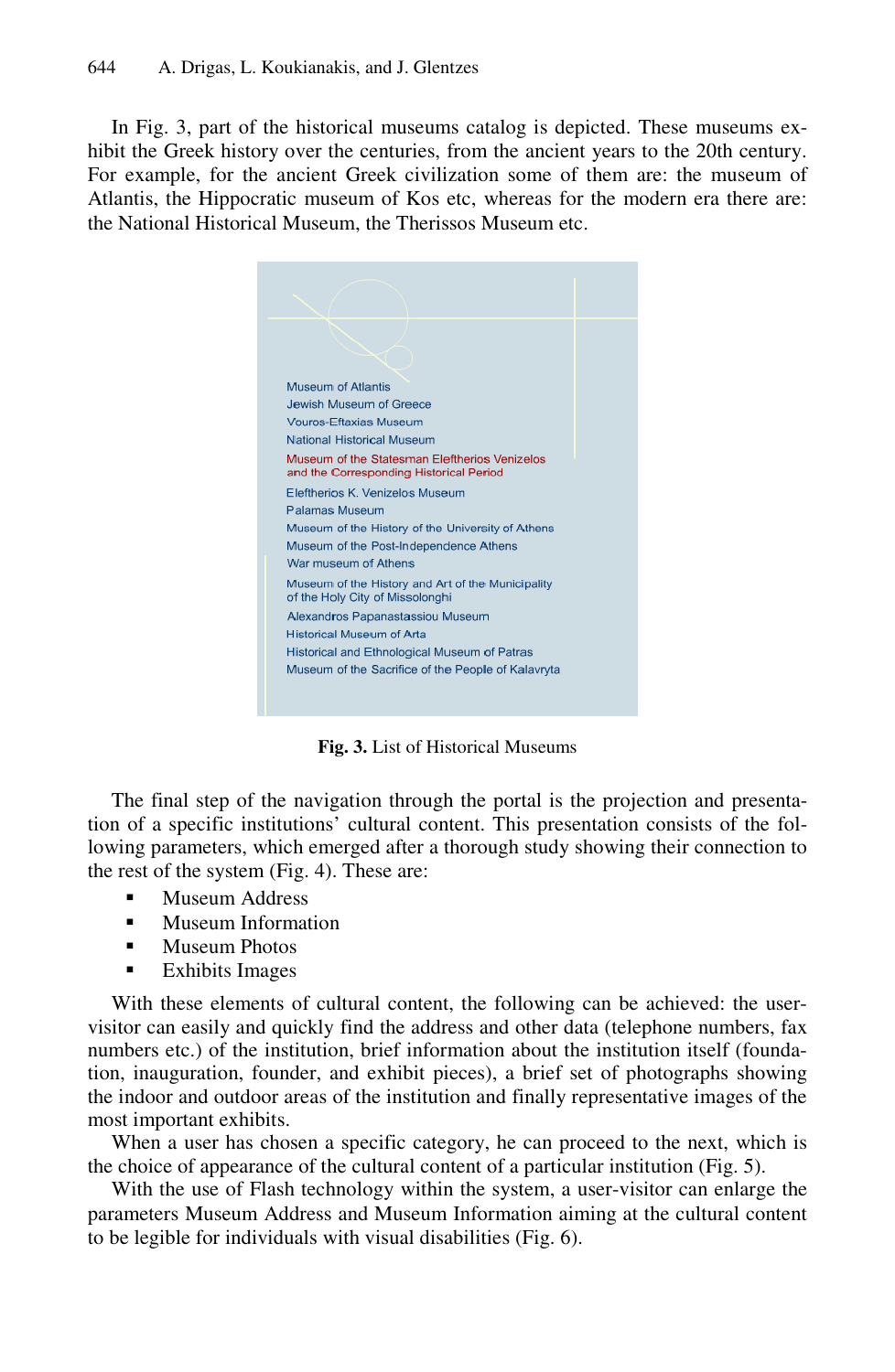

**Fig. 4.** E-culture content



**Fig. 5.** Museum Photos

Choosing an image from the parameters Museum Photos and Exhibits Images, the visitor can view them in real size so as to have a clear picture of the exhibit or the institution areas.

To sum up, it can be said that the user-visitor has an integrated point of view of a museum and its exhibits as they are presented within the system. Of course, one cannot omit the fact that the knowledge-information presented within the environment is also available to people with visual disabilities, through the use of Flash technology, which is the backbone of the system, as it was previously mentioned. In this way, the system follows the «Information for All» logic and scheme as well as knowledge society strategies for user-centered systems [15].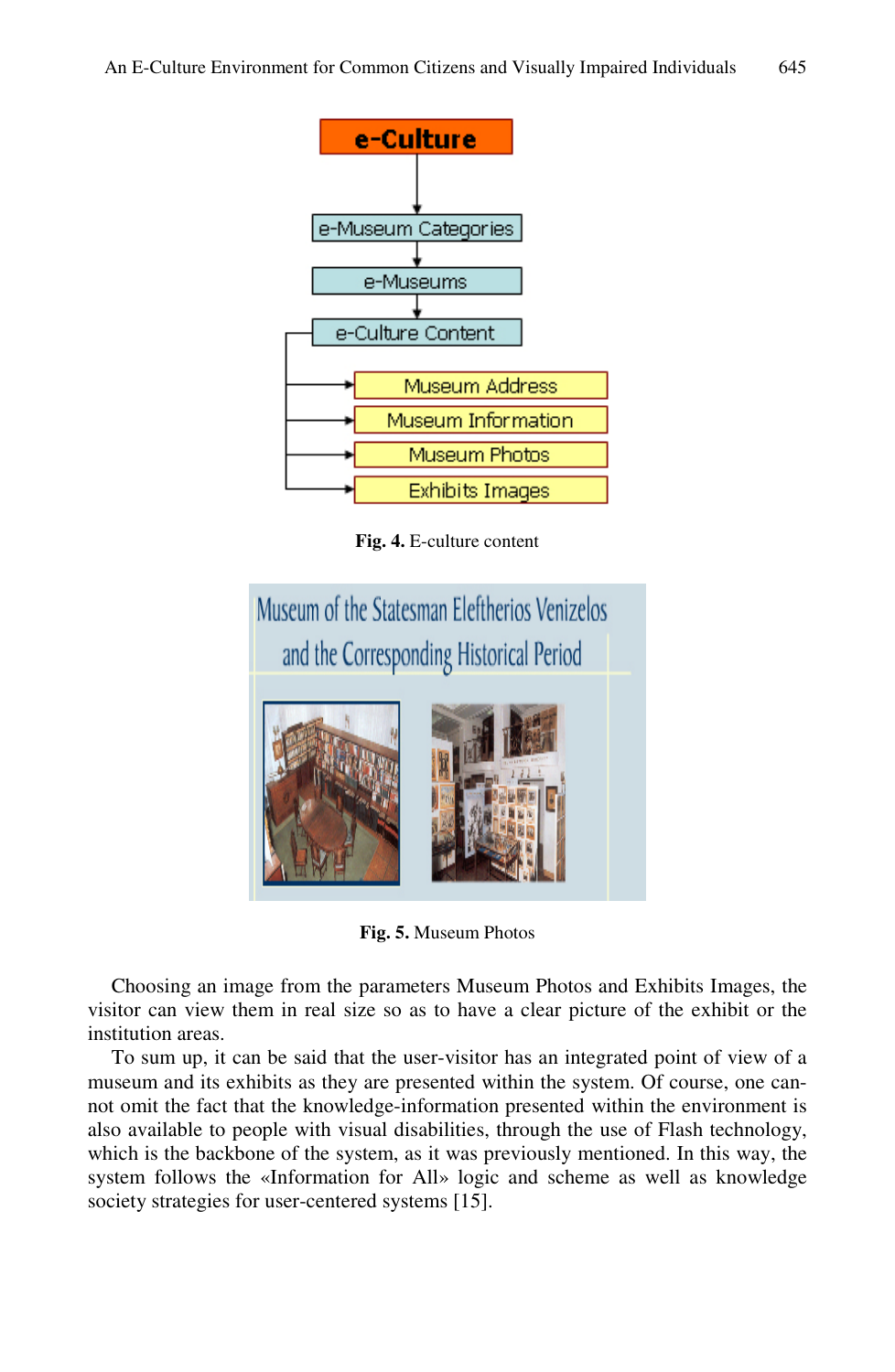**ADDRESS:** Chr. Lada Street, 105 61 Athens Tel.: (01) 3221254, 3221756

The Museum was founded in 1986 by the association Venizelos entitled "Liberal Club Eleftherios Memorial". It houses: a) a library of Greek history of the period 1910-1940 b) archives of publications of the period 1905-1936 c) a collection of photographs of the period 1900-1936 d) a collection of items having be-longed to Eleftherios Venizelos.

**Fig. 6.** Zoom of Museum Address & Information

# **4 Benefits**

The benefits of an e-culture system like the one described in this article and its importance to the information - knowledge society can be focused on the following:

- The diffusion of Greek civilization and generally of the Greek cultural heritage in a universal level. Additionally, this form of cultural heritage is at the disposal of every Greek citizen, that is, to the Greeks abroad and finally to foreign people who are eager to learn about Greek culture
- The cultural information is accessible from anyone, anywhere (even in remote places), at any time and with minimum cost [16]
- Saving and creating digital cultural content can lead to the preservation of cultural information during the course of time due to the constant physical degradation of monuments, statues etc. [15]
- Easy access to cultural information for disabled people complying with the usercentered strategy and the «equal access and knowledge for all» logic
- The projection of a country's cultural heritage can yield immediate results to the social sector of a country like the development of tourism, and in a wider sense the development of its economy [17], [18]
- The electronic projection of a country's cultural heritage is also a tool for education, study and research from scientists and students
- Finding new information out of existing information from other resources
- Creating new arts with the help of ICT tools, like graphic design, digital photography etc. As a result, new modern artists appear and simultaneously new professions and job vacancies are created [5],[19]

# **5 Future Work**

The system presented is the first creative stage of an integrated e-culture system for navigation through Greek and Cypriot museums. The environment described in this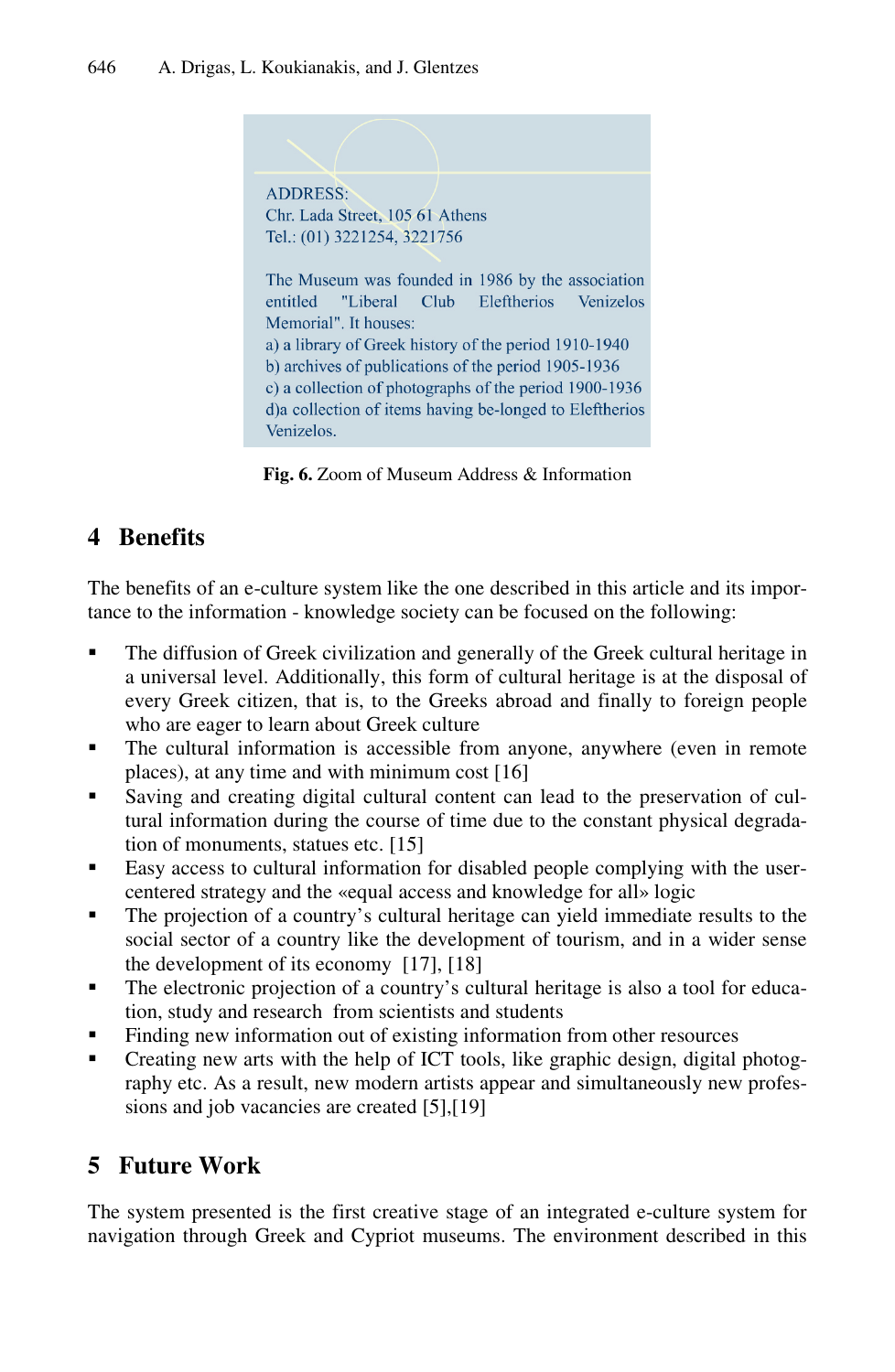article was created with the HTML programming language embedding at the same time the FLASH technology in order to achieve better visualization. The aforementioned technologies are compatible with every operational system as well as every Internet Browser. A future goal of the presented environment is the creation of an upto-date integrated e-culture system using modern techniques and technologies. Great importance will be given to the promotion and presentation of cultural information, due to the fact that there are new techniques and tools in the area of informatics such as:

- 3-tier architecture system
- Database systems
- **Virtual Reality**
- Digital Photography
- **DVB** Technology
- 3D games
- Learning environments
- **Agents and avatars**
- Mobile access to heritage information
- **Location-based services**
- New displays and human interfaces
- Virtual communities

All the above play an important role towards the creation of a user friendly eculture system, especially to children and the elderly who are not familiar with the use of a computer and its features [20].

### **6 Conclusions**

From the detailed analysis carried out throughout this paper, the numerous advantages of the system that supports e-culture services became clear. Its main advantage is none other than the fact that it offers the pioneering experience for either a simple user-visitor or a scientist-researcher to combine two completely different worlds, the physical and online worlds, simultaneously.

This new e-culture challenge will drastically change the structures and relations that existed up to nowadays. Museum staff, volunteers and a wider public will require new skills to create, manage and maintain participatory and truly interactive digital applications. Museum people will need to understand experimental learning and the techniques of information management and multimedia creation. They will also need to draw on inputs from a wide range of disciplines, in the arts, sciences and humanities [5].

Culture is dynamic and creativity is at its core. Museums and galleries are centers for creativity. Their collections embody the accumulated cultural energy of contemporary and other times. They can be powerful catalysts for innovation. By making museums more accessible, a more creative society can be built.